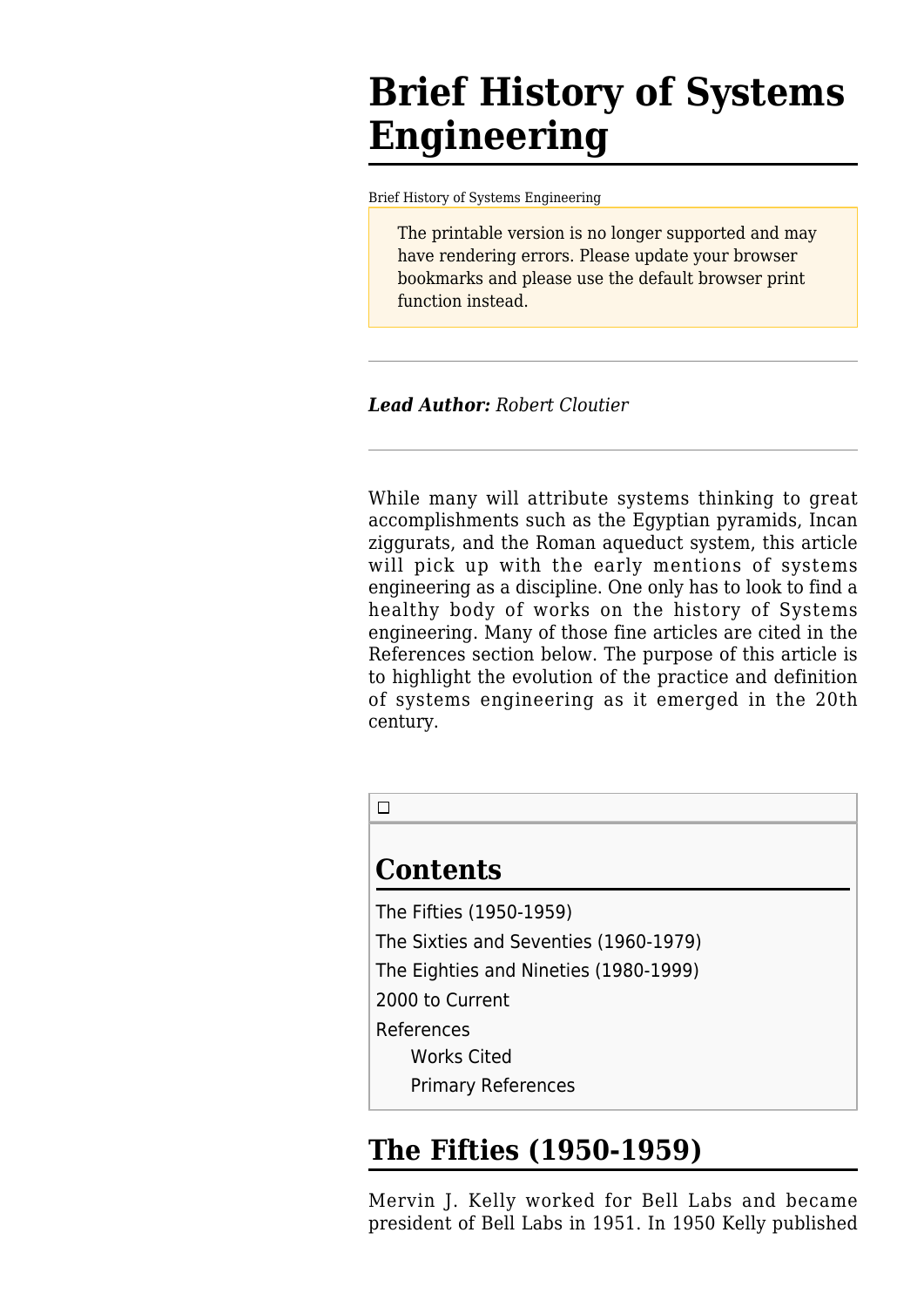the article "The Bell Telephone Laboratories—An Example of an Institute of Creative Technology" in the Proceedings of the Royal Society B. In that article Kelly discussed the progress of Bell Labs over the first half of the century. He stated that the organization "grew in size and matured in the scope and character of its work during the period of rapid expansion in research in the physical sciences". From there, he went on to describe the organization of their work. The first operational heading he described was described as research and fundamental research. The second general heading is of relevance to this article. That category of work was 'systems engineering'. He went on to describe that group of individuals by stating "…the major responsibility is the determination of new specific systems and facilities development projects – their operational and economic objectives and the broad technical plan to be followed. 'Systems engineering' controls and guides the use of the new knowledge obtained from the research and fundamental development programmes in the creation of new telephone services and the improvement and lowering of cost of services already established…it attempts to ensure that the technical objectives of the development projects undertaken can be realized within the framework of the new knowledge available in the reservoir and present engineering practice."

Another early writing directed toward the role of systems engineering appeared in1956. Schlager wrote "Increased complexity of systems recently developed in the fields of communications, instruments, computation, and control has led to an emphasis on the field of systems engineering. Though engineers with system functions can be found in almost all phases of the modern electronics and aircraft industries, there seems to be no commonly agreed upon definition of the term systems engineering. This situation is not at all unusual, since most new fields of engineering pass through an initial period of uncertainty and confusion. Because of the importance of this field to modern system development, this early period should be made as brief as possible. He went on to write that "the rise of systems engineering as a separate field has resulted in some organizational changes in the engineering departments of many companies… typical instance is that of a systems engineering group which has established itself on an equal level with other electrical and mechanical design groups in the engineering department."

E.W. Engstrom grew up in the Radio Corporation of America (RCA) Laboratories. He became the president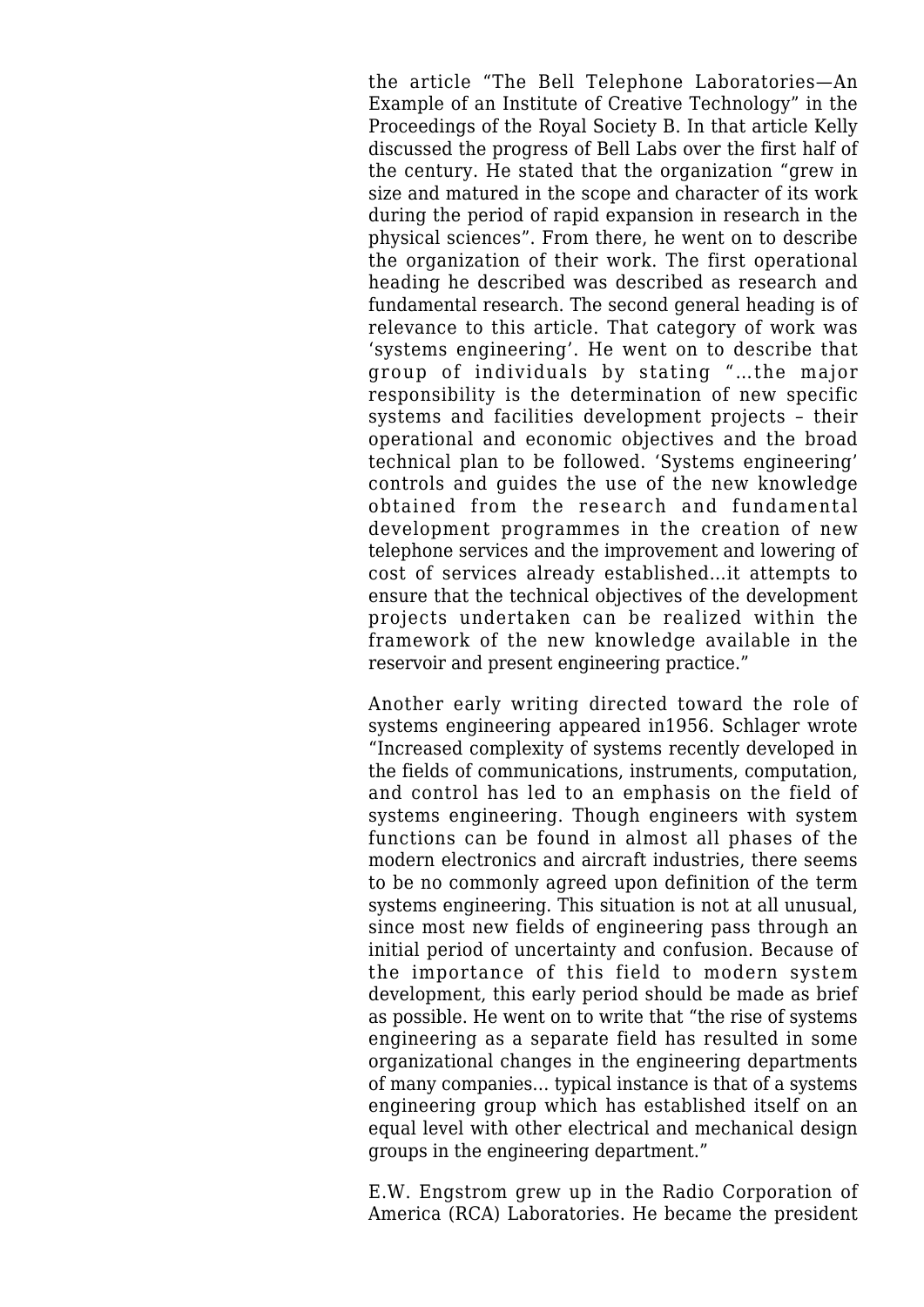and CEO of that organization in 1961 and 1966 respectively. However, in 1957 he published an article in Electrical Engineering. In the abstract, Engstrom promised to explain the concept of systems engineering in terms of its evolution and characteristics. The engineering of a color television system and of a specific weapons system are used to illustrate its application. In this article, he describes that the RCA had identified a group of individuals that "must supply a proper blending of competence and background in each of the three areas that it contacts: research and fundamental development, specific systems and facilities development, and operations." He went on to state that "the task of adapting our increasingly complex devices and techniques to the requirements and limitations of the people who must use them has presented modern engineering with its greatest challenge. To meet this challenge, we have come to rely increasingly during recent years upon the comprehensive and logical concept known as systems engineering."

The first textbook on the subject of systems engineering appears to be Systems Engineering: An Introduction to the Design of Large-Scale Systems. It sold for \$10 when published in 1957.

## **The Sixties and Seventies (1960-1979)**

Arthur Hall also worked for Bell Telephone Laboratories. He began teaching one of the earliest Systems Engineering course at MIT. In his book "A Methodology for Systems Engineering", Hall identified 5 traits of the ideal systems engineer:

| [1] | an affinity for the systems      |
|-----|----------------------------------|
| [2] | faculty of judgment              |
| [3] | Creativity                       |
| [4] | facility in human relations, and |
| [5] | facility for expression          |
|     |                                  |

He also wrote: "Systems engineering is most effectively conceived of as a process that starts with the detection of a problem and continues through problem definition, planning and designing of a system, manufacturing or other implementing section, its use, and finally on to its obsolescence. Further, Systems engineering is not a matter of tools alone; It is a careful coordination of process, tools and people."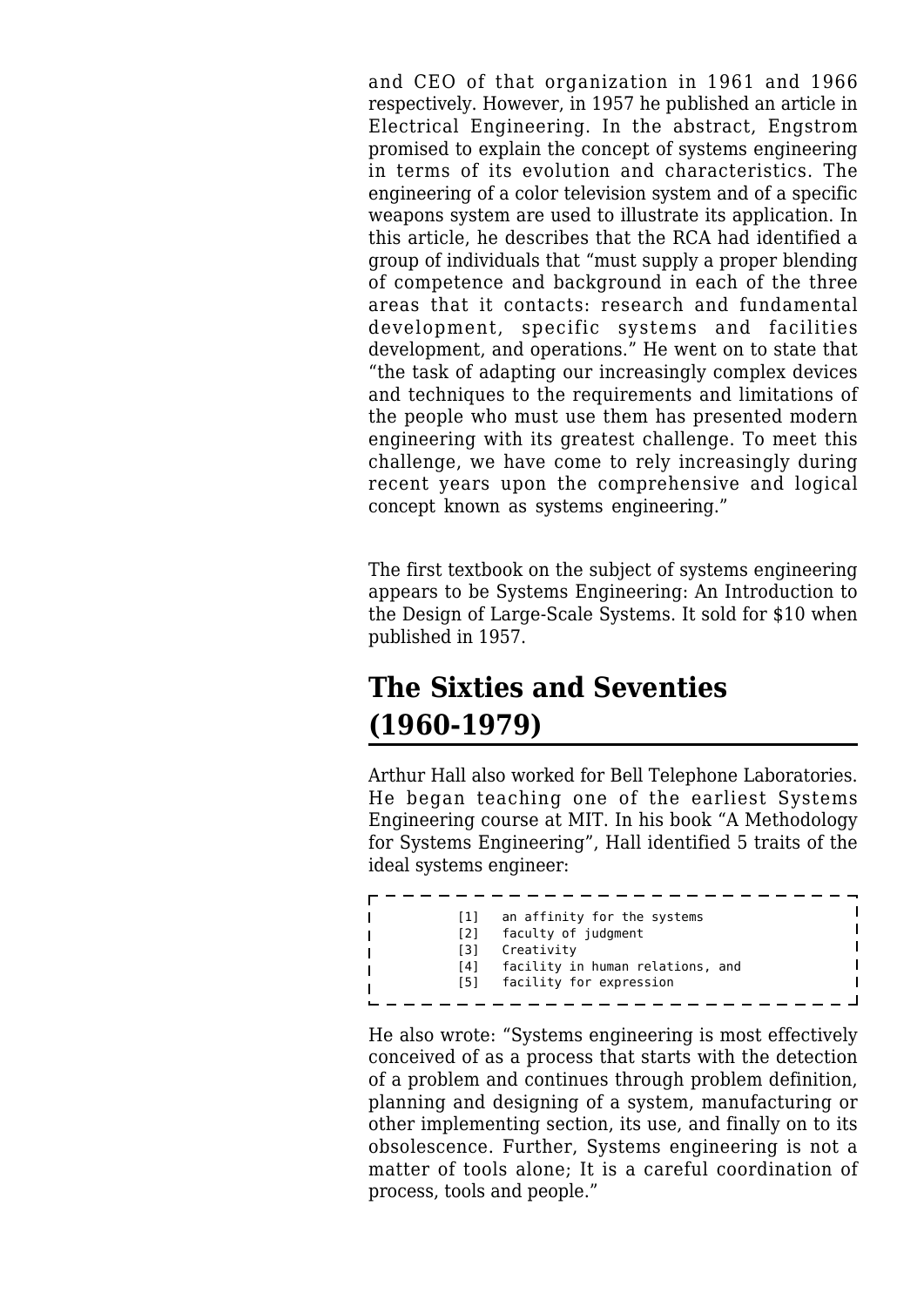Another interesting historical description of systems engineering appeared in a report to the committee on science and astronautics for the U.S. House of Representatives. Bode (1967) wrote: "…the systems engineer resembles an architect, who must generally have adequate substantive knowledge of building materials, construction methods, and so on, to ply his [or her] trade. Like architecture, systems engineering is in some ways an art as well as a branch of engineering. Thus, aesthetic criteria are appropriate for it also. For example, such essentially aesthetic ideas as balance, proportion, proper relation of means to ends, and economy of means are all relevant in a systemsengineering discussion. Many of these ideas develop best through experience. They are among the reasons why an exact definition of systems engineering is so elusive."

The U.S Department of Defense released MIL-STD-499, MILITARY STANDARD: SYSTEM ENGINEERING MANAGEMENT in July 1969. The intent of this Mil-Std was to provide program managers guidance for managing the systems engineering process. Later, in 1974, the DoD updated their guidance with MIL-STD-499A. It too covered the process, but added the guidelines for the Systems Engineering Management Plan (SEMP) and task statements that could be selectively applied to a DoD acquisition program.

## **The Eighties and Nineties (1980-1999)**

The National Council on Systems Engineering (NCOSE) grew out of the need for formally trained systems engineers. Meetings between industry and academia began in 1989 and continued through 1991. Notable names included Jeffrey Grady (GD), Dr. David Sworder (UCSD), Dr. Brian Mar (U of Washington), Dr. Terry Bahill and Dr. Ron Askin (U of Arizona), and Gerald Chasko (DSMC Regional Director). The group grew to include industry and DoD representatives from the USAF, TRW, Lockheed, Martin Marietta, MacDonnell Douglas, Aerospace Corp, Bechtel, TI, Boeing, Unisys, IBM and many others. In 1989, Dr. Brian Mar took the lead to begin the International Council on Systems Engineering and is recognized as the Father of INCOSE. (Grady, 2013).

Hughes hosted the January 1992 business meeting in Los Angeles with NCOSE now a formally incorporated organization (Honour, 1998). Later, this organization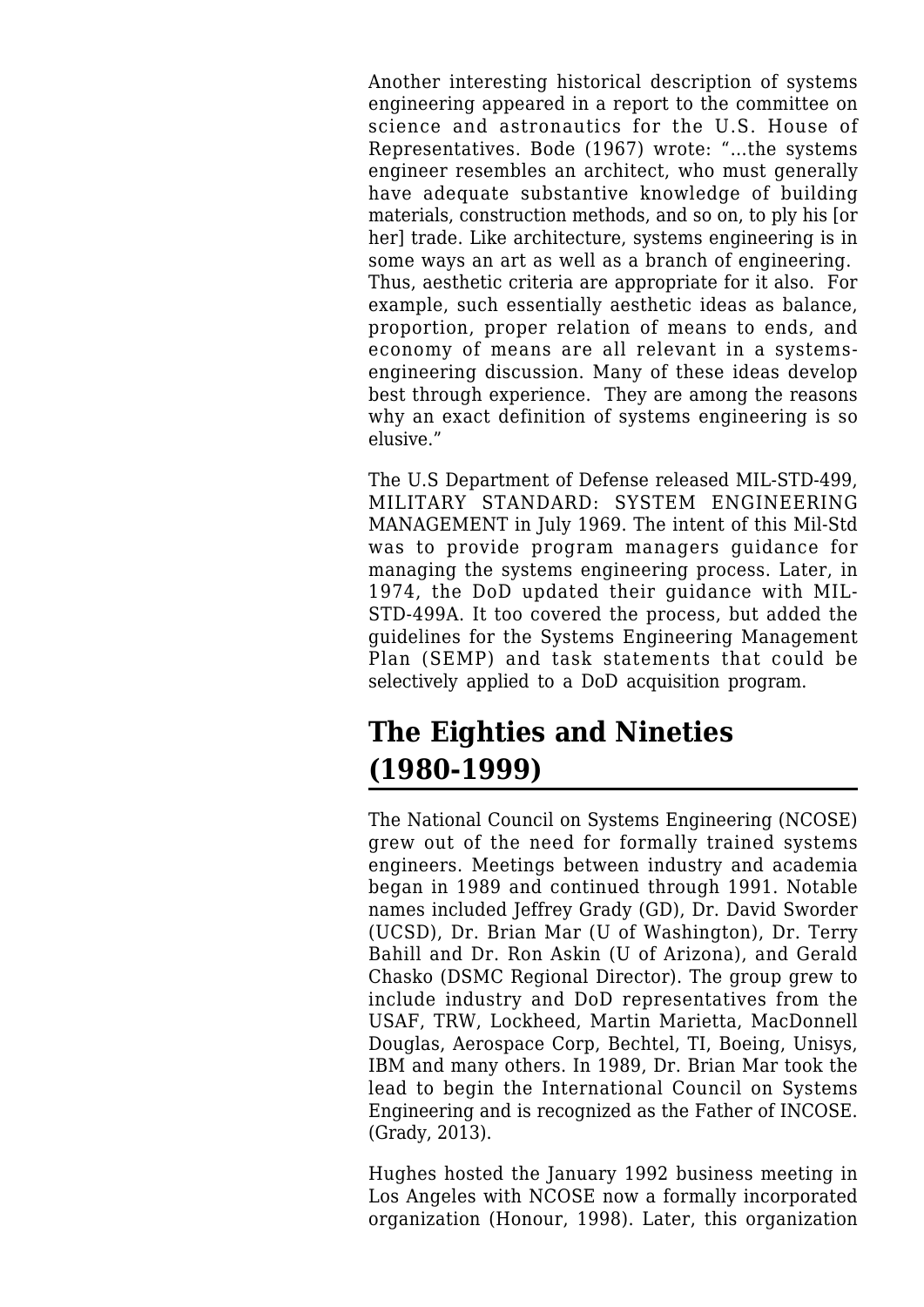would change their name and become known as the International Council on Systems Engineering. The first edition "Systems Engineering", the journal for the national council on systems engineering was published in July/September 1994.

In 1995, the NASA Systems Engineering Handbook (NASA/SP-6105) was published to bring the fundamental concepts and techniques of systems engineering to the National Aeronautics and Space Administration (NASA) personnel in a way that recognized the nature of NASA systems and the NASA environment.

Finally, version 1 of INCOSE's Systems Engineering Handbook first appeared in 1997.

### **2000 to Current**

In 2005, the International Standards Organization published their first standard defining systems engineering application and management. The purpose of this ISO standard was to define the interdisciplinary tasks which are required throughout a system's life cycle to transform customer needs, requirements and constraints into a system solution. In addition, it defines the entire systems engineering lifecycle. A number of related standards followed, to include ISO/IEC TR 24748-1:2010, 15288 and 12207.

There are a many great articles documenting a more thorough history of systems engineering that are found in the References section of this brief article.

### **References**

#### **Works Cited**

Kelly, M. J. (1950). The Bell Telephone Laboratories-An Example of an Institute of Creative Technology. Proceedings of the Royal Society of London. Series A, Mathematical and Physical Sciences, 203(1074), 287–301.<http://www.jstor.org/stable/98407>

E. W. Engstrom. (1957). Systems engineering: A growing concept. Electrical Engineering. Vol. 76, no. 2, pp. 113-116. doi: 10.1109/EE.1957.6442968.

Schlager, Kenneth J. (1956). Systems engineering-key to modern development. IRE Transactions on Engineering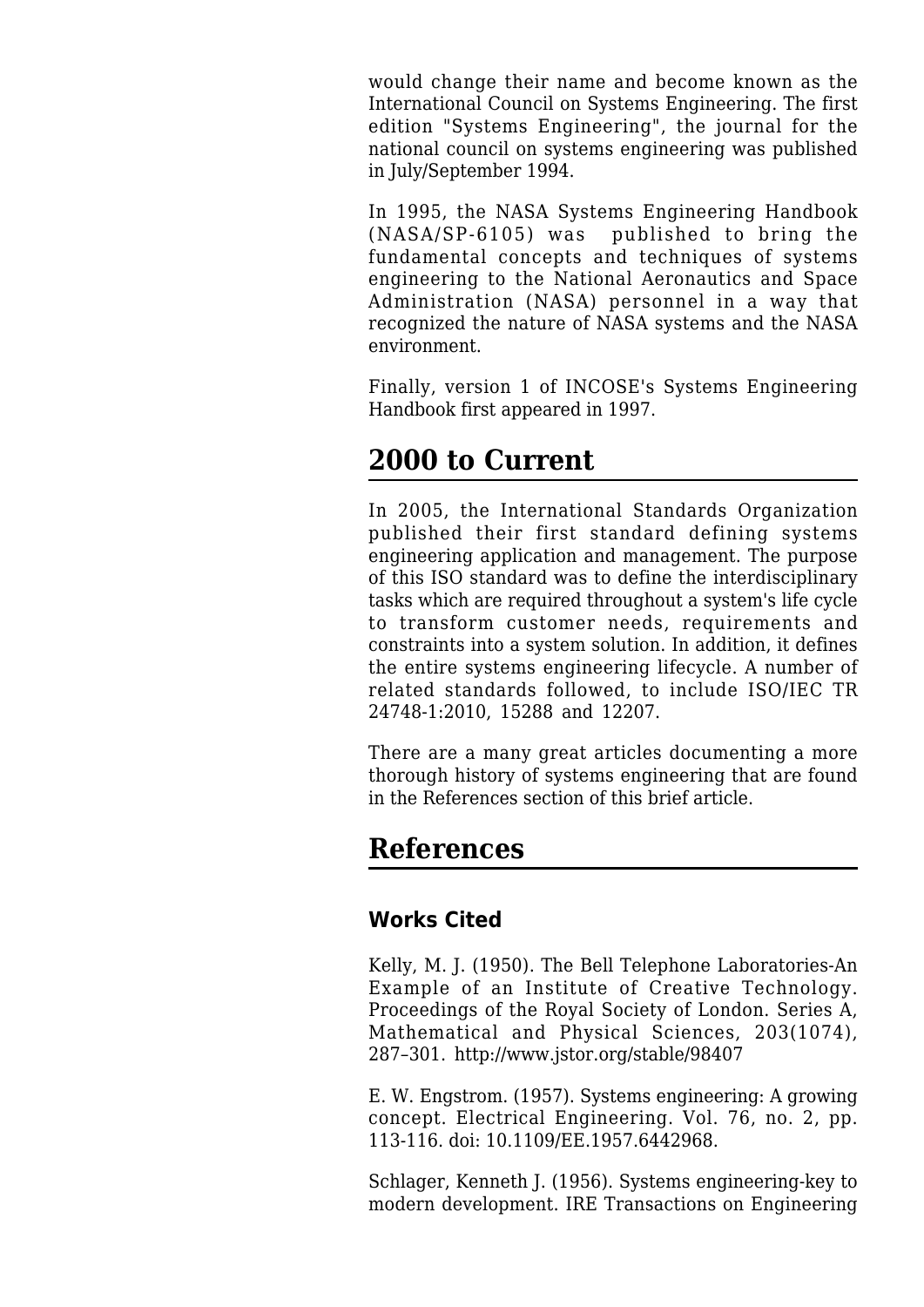Management EM-3. 64-66.

Goode, H. and Machol, R. (1957). Systems Engineering: An Introduction to the Design of Large-Scale Systems. 551 pp, McGraw-Hill book co, Inc. New York.

Hall, A. (1962). A Methodology for Systems Engineering. Van Nostrand.

Honour, E. (1998). INCOSE: History of the International Council on Systems Engineering. Systems Engineering 1:4-13. John Wiley & Sons.

National Research Council 1967. Applied Science and Technological Progress: A Report to the Committee on Science and Astronautics, U.S. House of Representatives. Washington, DC: The National Academies Press. [https://doi.org/10.17226/21281.](https://doi.org/10.17226/21281)

#### **Primary References**

Ferris, T.L. (2007). 7.4.3 Some Early History of Systems Engineering – 1950's in IRE Publications (Part 1): The Problem. INCOSE International Symposium, 17.

Ferris, T.L. (2007). 7.4.4 Some Early History of Systems Engineering – 1950's in IRE Publications (Part 2): The Solution. INCOSE International Symposium, 17.

Ferris, T.L. (2008), 1.2.1 Early History of Systems Engineering (Part 3) – 1950's in Various Engineering Sources. INCOSE International Symposium, 18: 46-57. <https://doi.org/10.1002/j.2334-5837.2008.tb00790.x>

Honour, E. (2018) A historical perspective on systems engineering. February 2018. Systems Engineering 21(3). DOI: 10.1002/sys.21432 Niamat Ullah Ibne Hossain, Raed M. Jaradat, Michael A. Hamilton, Charles B. Keating, Simon R. Goerger (2013). A Historical Perspective on Development of Systems Engineering Discipline: A Review and Analysis, Journal of Systems Science and Systems Engineering, 10.1007/s11518-019-5440-x, 29, 1, (1-35), (2019).

[< Previous Article](http://sebokwiki.org/wiki/Use_Case_5:_General_Managers) | [Parent Article](http://sebokwiki.org/wiki/SEBoK_Table_of_Contents) | [Next Article >](http://sebokwiki.org/wiki/Systems_Fundamentals) **SEBoK v. 2.6, released 20 May 2022**

Retrieved from

"[https://www.sebokwiki.org/w/index.php?title=Brief\\_History\\_of\\_Syste](https://www.sebokwiki.org/w/index.php?title=Brief_History_of_Systems_Engineering&oldid=64701)